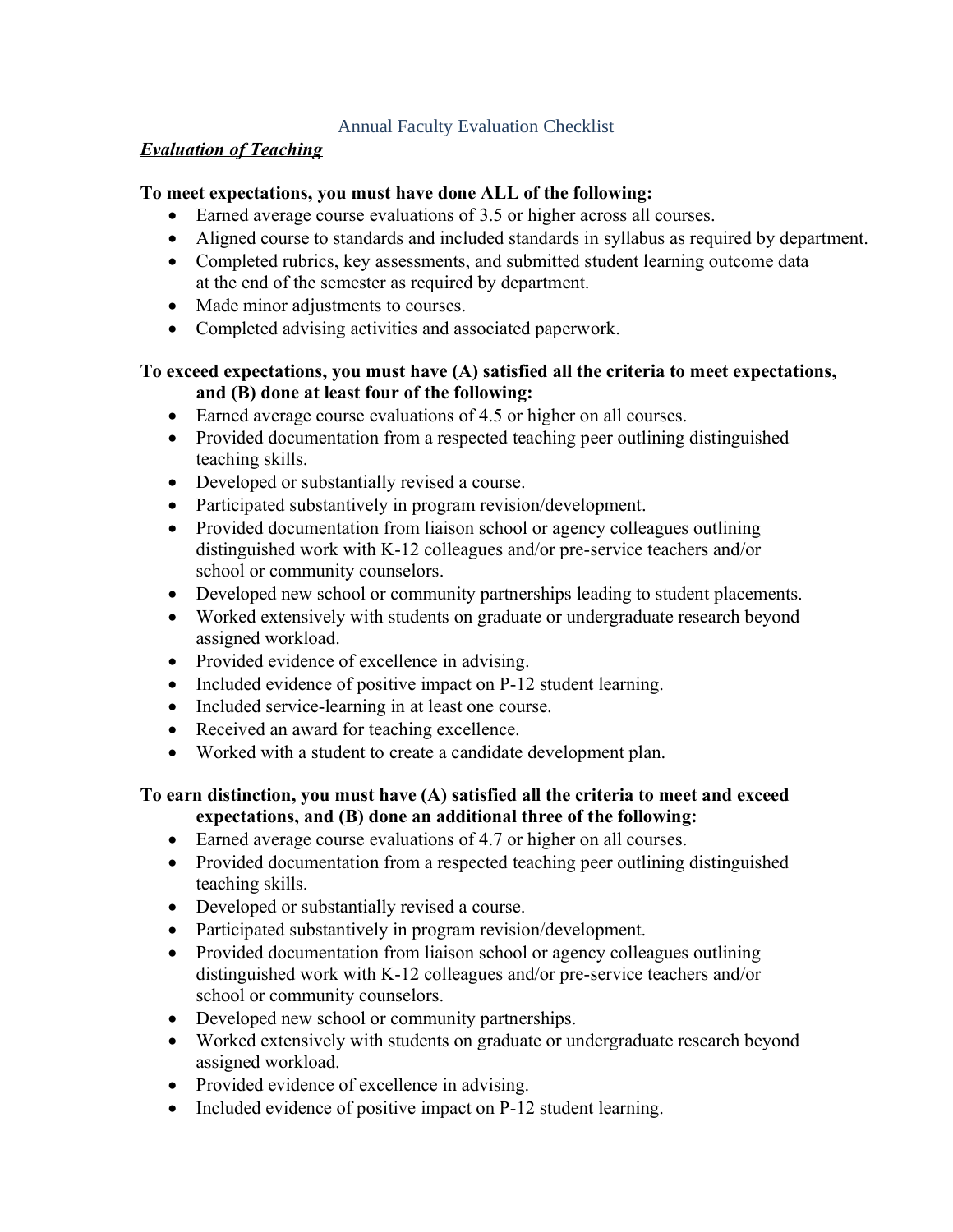- Included service-learning in at least one course.
- Received an award for teaching excellence.
- Worked with a student to create a candidate development plan.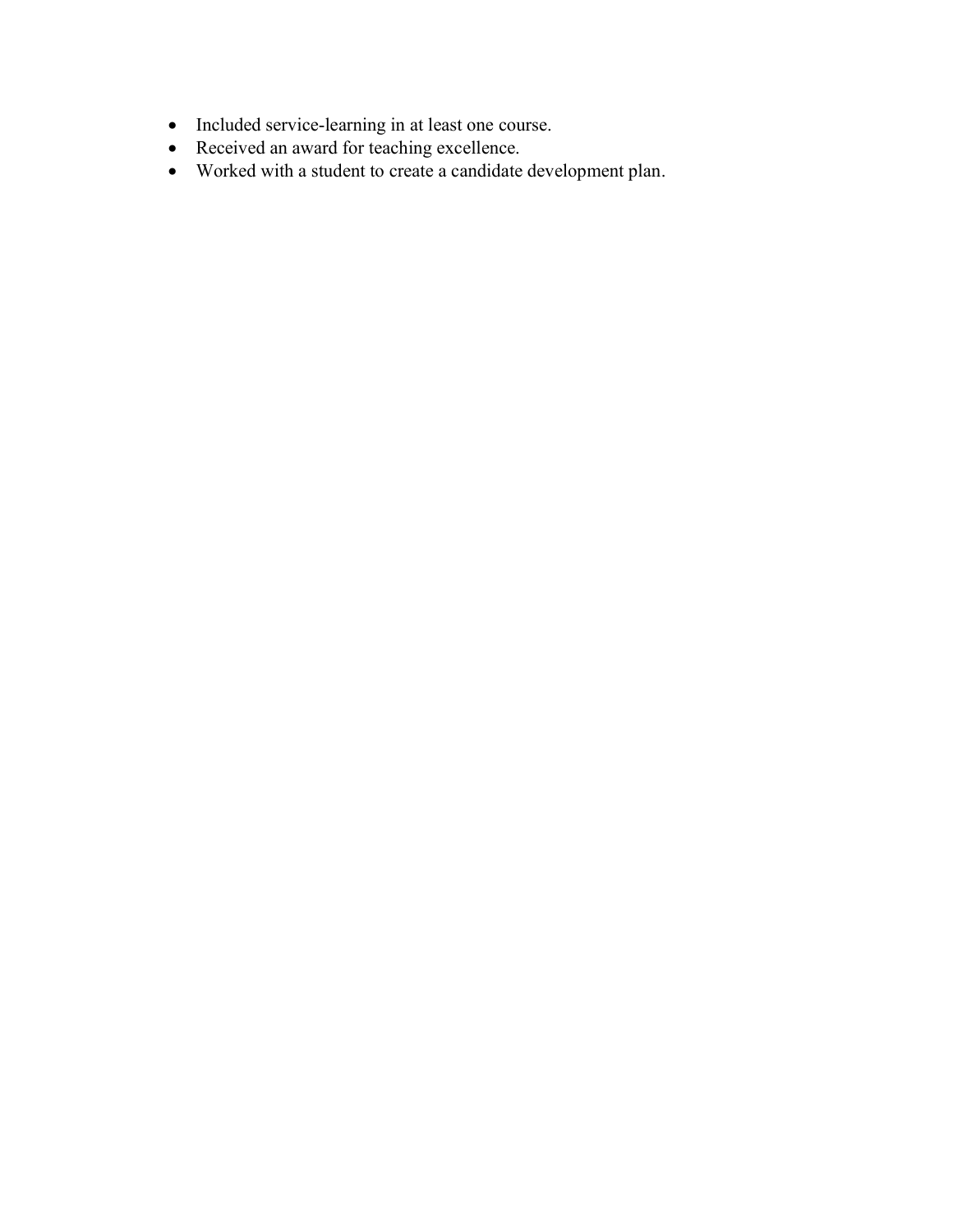# *Evaluation of Scholarship*

## **To meet expectations, you must have done at least two of the following:**

- Published a sole- or first-author article in a top-tier and/or second-tier journal.
- Published a second-author article, with a student as first author, in a top-tier and/or second-tier journal.
- Authored or co-authored book.
- Published any combination of two (a) co-authored articles in top-tier or second-tier journals or (b) book chapters.
- Submitted an external grant funding, contract funding, or internal grant funding.
- Presented at a conference.

\*Note. Faculty are expected to publish 1.5 articles per year; therefore, 1 publication only meets expectations following a year with at least two publications. Although one could meet expectations on a given year without publishing, faculty are required to publish research to earn promotion and tenure.

# **To exceed expectations, you must have (A) satisfied all the criteria to meet expectations, and (B) done at least three of the following:**

- Received internal or external grant or contract funding, including continued funding.
- Submitted a large external grant.
- Keynote speaker at major conference.
- Received an external award or recognition for distinguished scholarly activity.
- Published a sole- or first-author article in a top-tier and/or second-tier journal.
- Published a second-author article, with a student as first author, in a top-tier and/or second-tier journal.
- Authored or co-authored book.
- Published any combination of two (a) co-authored articles in top-tier or second-tier journals or (b) book chapters.

# **To earn distinction, you must have (A) satisfied all the criteria to meet and exceed expectations, and (B) done an additional three of the following:**

- Received internal or external grant or contract funding, including continued funding.
- Submitted a large external grant.
- Keynote speaker at major conference.
- Received an external award or recognition for distinguished scholarly activity.
- Published a sole- or first-author article in a top-tier and/or second-tier journal.
- Published a second-author article, with a student as first author, in a top-tier and/or second-tier journal.
- Authored or co-authored book.
- Published any combination of two (a) co-authored articles in top-tier or second-tier journals or (b) book chapters.

# *Evaluation of Service*